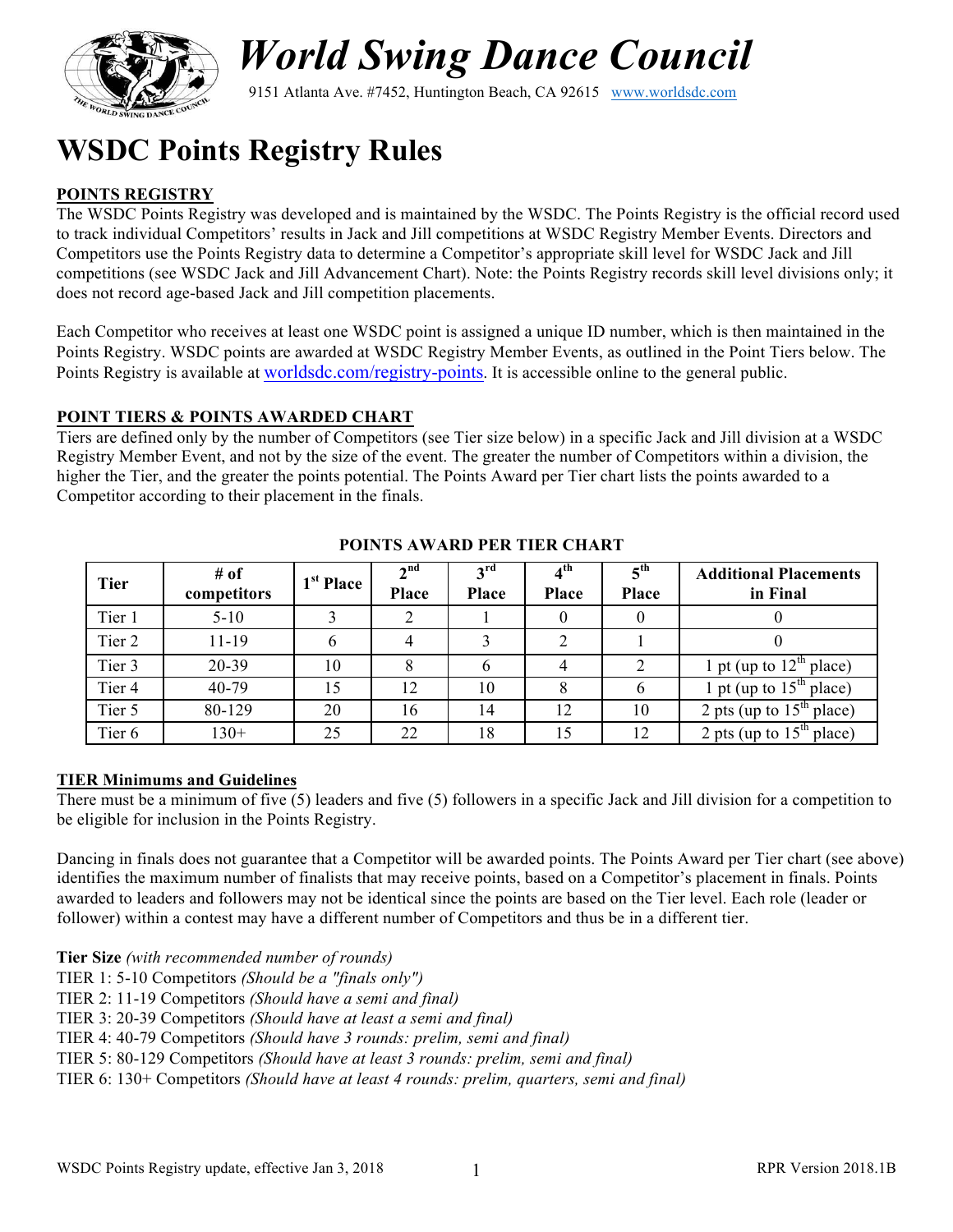#### **SPECIFIC RULES REGARDING COMPETITOR DIVISIONS AND POINTS**

- 1) Each competitor has one WSDC Competitor ID number for the Points Registry, independent of their role as leader or follower.
- 2) Each Competitor may compete in only *one* skill level division*.* Note: Competitors may compete in an age category independent of their skill level, according to an individual Event's rules.
- 3) Competitors who wish to dance "up" (i.e., in a higher division than their points would allow) *must* submit a formal petition (see Petition section below) or they will *not* receive points if they reach the final. The petition must be included with the WSDC reporting form by the Event Director.
- 4) Skill points are recorded only for those who place in finals, according to the Points Award per Tier Chart.
- 5) If a Competitor places twice in a division, the Competitor is only awarded points for the higher placement.
- 6) A Competitor may be awarded points as either a leader or follower. All of a Competitor's points at a specific skill level, whether awarded as a leader or follower, count towards the total earned points needed to advance to the next skill level.
- 7) For Events with combined divisions (e.g., Novice/Intermediate), points will be awarded to the lower of the two divisions.
- 8) For Events that have different category names for their skill level divisions, WSDC may choose not to record them. Please refer to the WSDC Jack and Jill Advancement Chart for the list of WSDC skill level divisions.
- 9) For Events that are held over the New Year's holiday, points will be assigned to December of the outgoing year, not January of the incoming year (e.g., points would be awarded for December 2017, not January 2018).

#### **RECORDING POINTS RESPONSIBILITIES**

#### *The Event Director*

- 1. Is responsible for informing contestants of the Registry Points skill levels and points awards as defined by the WSDC.
- 2. Must have a petition process in place for Competitors who wish to dance in a different skill division.
- 3. Is responsible for reporting the results of Jack and Jill competitions to the WSDC within ten (10) days of their event.
- 4. Must provide the WSDC with the number of contestants in each division, so the appropriate Tier level for recording points can be determined.
- 5. Must transfer the Competitor Processing Surcharge to the WSDC. Points will not be recorded into the Points Registry until full results, petitions, and payment are received by the WSDC.

#### *The Competitor*

- 1. Is responsible for understanding the WSDC Points Registry Rules.
- 2. Is responsible for using their WSDC Competitor ID number when registering for Jack and Jill competitions at WSDC Registry Member Events.
- 3. Is responsible for registering for Jack and Jill competitions at the appropriate skill level (see WSDC Jack and Jill Advancement Chart).
- 4. Is responsible for submitting a formal petition to dance "up" or "down" (see Petition section below).
- 5. Is responsible for correcting Competitor ID number errors, either at the event or with the WSDC (contact points@worldsdc.com).

#### **PETITIONS**

A Competitor may submit a formal petition to the Event's Chief Judge to dance at a different skill level than they qualify for in a Jack and Jill division.

- 1. All Events will offer a petition process.
- 2. Petitions can be submitted for *one skill level up or one skill level down only.*
- 3. A committee, which includes the Chief Judge, will consider the requested reclassification petition after reviewing the Competitor's WSDC Point Registry record.
- 4. Petitions are Event specific and not transferable. Competitors may need to submit a new petition at the next Event.
- 5. All petitions must be submitted by the Event Director with the WSDC reporting documentation.

#### **Note: For clarification on Registry Event requirements, please review WSDC Registry Event Rules / Requirements.**